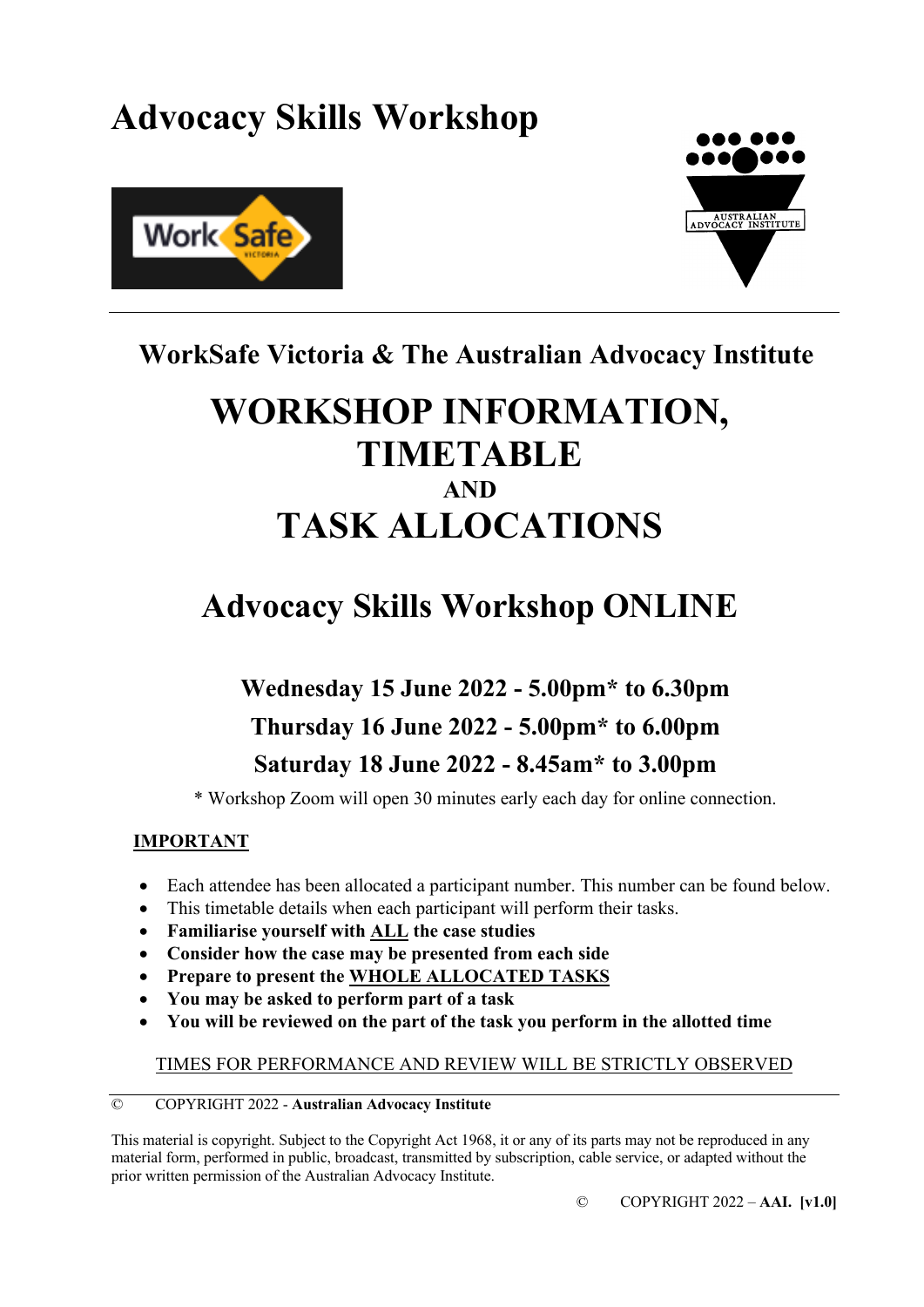

### **Please read the information below immediately and thoroughly as it is important to your preparation and contribution to learning at the workshop.**

Dear Workshop Participant,

The AAI is pleased to be able to provide this advocacy workshop for you and we are sure that you will find this course helpful in improving your advocacy skills.

## **Workshop Program:**

- Part 1: Introductory Session 1. ONLINE Wednesday 15 June, 2022 Time: 5.00pm to 6.30pm
- **Part 2:** Introductory Session 2. ONLINE Thursday 16 June, 2022 Time: 5.00pm to 6.00pm
- **Part 3:** Advocacy Performance Skills Workshop ONLINE Saturday 18 June, 2022 Time: 8.45am to 3.00pm.

### **All times are AEST.**

\*Workshop Zoom will open 30 minutes early each day for online connection.

## **Workshop format:**

The following **"Timetable and Task Allocation"** details the format for this workshop. At the start of the following Timetable you will find a table that allocates a GROUP and PARTICIPANT NUMBER for each participant.

On Saturday, Group Performance Sessions and General Skills Sessions have been scheduled through the day. In the Group Sessions, you will break into smaller groups to individually **present your allocated advocacy tasks** before a Judge/Instructor in the same manner that you would present in court. You will find your allocated advocacy tasks set out within each session of the timetable below and all the case studies and materials for download under the Tab "Workshop Materials for Download" in Part 1 of the Workshop webpage.

Once you have finished each performance you will be given a review by the AAI instructor. This review is designed to be positive, not critical. You will be given advice on ways that your individual performance can be improved using various advocacy skills, including a demonstration and explanation of the particular skills relevant to your performance.

## **The Workshop Case Studies:**

### **Why are we using applications and a criminal case study?**

We acknowledge that for some of you, the workshop case studies may not be from the jurisdiction you generally appear in. We have chosen these case studies deliberately as we believe them to be very good for the teaching of advocacy, demonstrating skills that can be applied in any jurisdiction. The advocacy skills you will learn will be of universal application – the same skills apply regardless of the type of case, the jurisdiction you appear in or the side you appear on. This has been proven over three decades of advocacy instruction by the AAI.

Please **do not** be concerned in your preparation with any legal technicalities within the case studies. Don't research or bring statutes or precedents. Do not be distracted with the law. Evidence is restricted to **only** that contained within each case study so you do not need to look outside the immediate information provided. The purpose of this workshop is to help you with how to structure a case, how to prepare, how to ask purposive relevant questions, how to argue, and above all, how to be persuasive in court. We will not be concerned with jurisdictional procedure.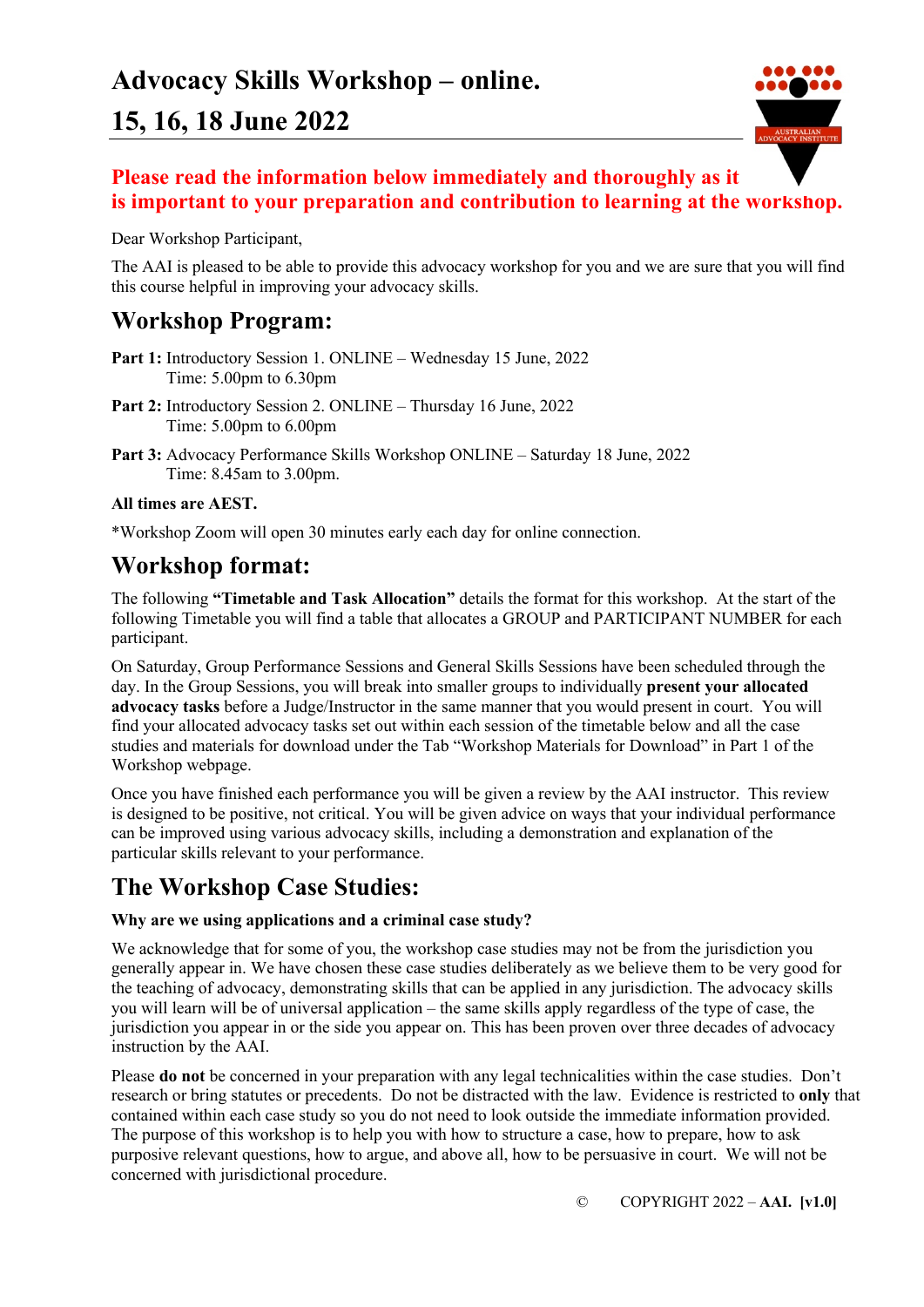# **Preparation before the workshop:**

This is a performance-based workshop. **NO** preparation time is included on the workshop day.

You are required to prepare each of your set tasks between now and the commencement of the workshop. Please **allow yourself time to prepare properly** – it is anticipated that you should allocate 4 to 5 hours for this preparation. Please prepare in advance – do not wait until after the Wed/Thurs. introductory sessions.

If you are not totally familiar with the requirements of any particular advocacy task, you may find it helpful to refer to the "Specific Advocacy Tasks" summary at the end of the Course Materials document.

I recommend you consult the "AAI Advocacy Manual" PDF file provided as part of your materials, which has detailed chapters on all the aspects of advocacy you will be using at this workshop. Unfortunately, copyright restrictions require this version to be 'read only' and thus cannot be printed. After the workshop you will have the opportunity to purchase the full hard copy version at a discounted price. You are **not** required to bring a copy to the workshop, rather use this Manual in your preparation and for future reference.

## **Task Performance:**

You will see in the timetable task allocations that a time limit has been set for each task performance. Please prepare as if you were to present the whole of the task. The time allocation means you may not be able to present all the task and you are not expected to be able to finish your performance. Do not rush and try and fit it all into the allocated time. Your review will be on that part of the task you present, not the parts you may not have reached.

Please also note that when your task requires a witness in Evidence in Chief and Cross Examination, the AAI Instructor will nominate another participant from your group to act the witness role. A thorough knowledge and understanding of the facts of each case study will help both you and your colleagues get the most out of the workshop.

# **The Workshop ONLINE Platform:**

This workshop will be held using the **ZOOM** platform, with participants required to log-on using their own computer link. Complete log-on instruction and details for connecting to the workshop can be found below and on the AAI Workshop Webpage under each workshop day heading. The same log-on details will be used each day and participants should remain logged-on for the full duration of each day's combined sessions.

### **ALL PARTICIPANTS ZOOM LOG-ON:**

Click on this link for automatic log-on:

To automatically join Zoom Meeting - Click on this link ...

https://us02web.zoom.us/j/2716263497?pwd=cjZmOXRXOUp0dUVpaTdaWEM2TEwyQT09

 $(ID = 2716263497$  Password = Advocacy)

If you wish to test your connection, the AAI Coordinator will be available to do a quick test in the week before the workshop. Email: aai@advocacy.com.au.

I look forward to seeing you 'remotely' at the workshop.

Regards

Botthallaces

**Scott Wallace** General Manager, Australian Advocacy Institute. Email: aai@advocacy.com.au Mobile & Text: 0418 473 303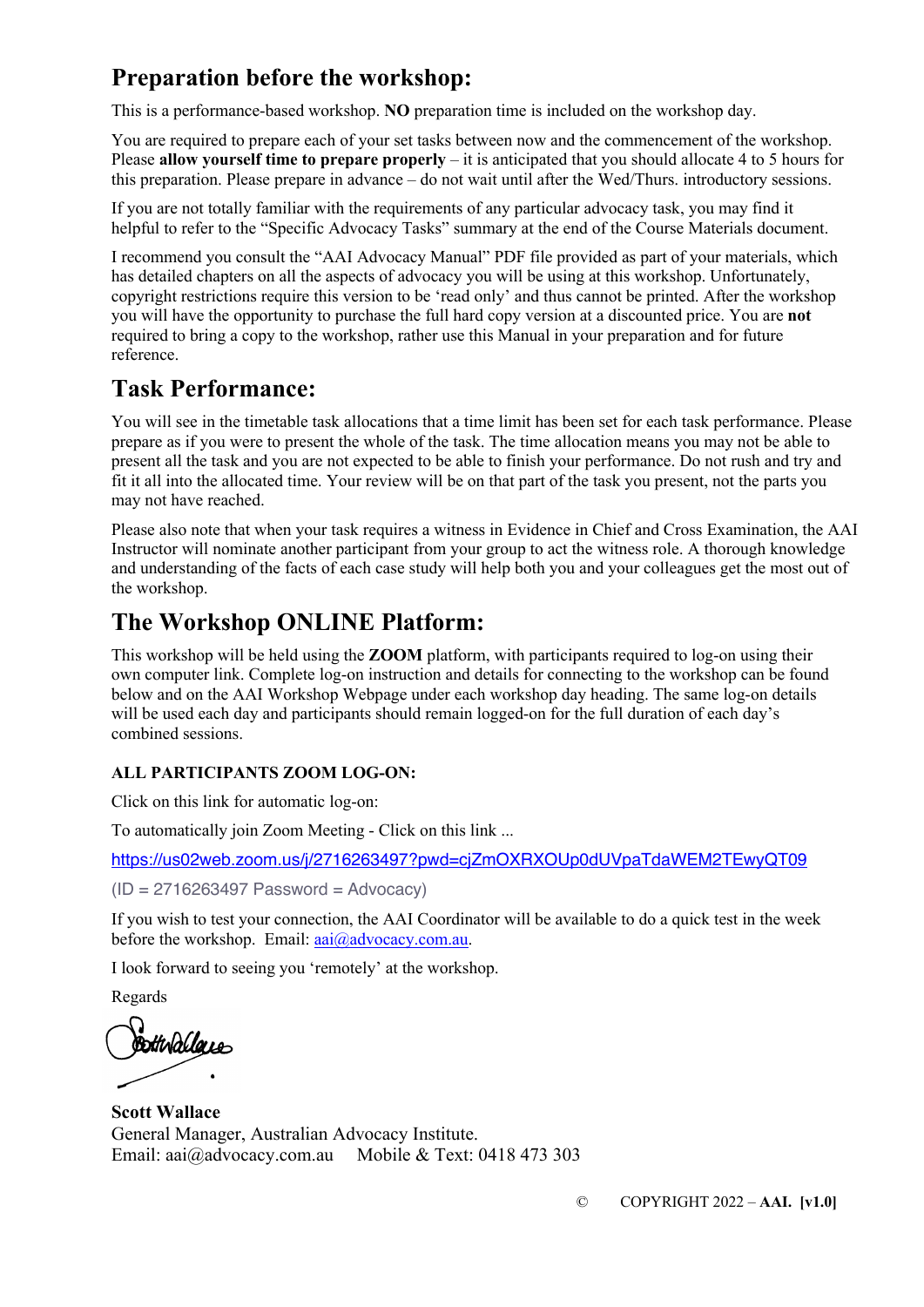### **Wednesday 15 June 2022**

### **4.30 to 5.00pm**

Participants log-on to Zoom Workshop.

Click on this link for automatic log-on:

https://us02web.zoom.us/j/2716263497?pwd=cjZmOXRXOUp0dUVpaTdaWEM2TEwyQT09

 $(ID = 2716263497$  Password = Advocacy)

#### OR ... for MANUAL LOG-ON to the Zoom Workshop:

- 1. Open Zoom program
- 2. Click "Join Meeting"
- 3. Meeting ID is: **2716263497**
- 4. Meeting Password is: **Advocacy**

| <b>SESSION 1</b> 5.00 to 6.30pm $(90 \text{ mins})$                             |
|---------------------------------------------------------------------------------|
| <b>General Session</b>   Introduction to Advocacy.<br>Case Theory and Argument. |

## **Thursday 16 June 2022**

### **4.30 to 5.00pm**

Participants log-on to Zoom Workshop.

Click on this link for automatic log-on:

https://us02web.zoom.us/j/2716263497?pwd=cjZmOXRXOUp0dUVpaTdaWEM2TEwyQT09

 $(ID = 2716263497$  Password = Advocacy)

OR ... for MANUAL LOG-ON to the Zoom Workshop:

1. Open Zoom program

- 2. Click "Join Meeting"
- 3. Meeting ID is: **2716263497**
- 4. Meeting Password is: **Advocacy**

| <b>SESSION 1</b> 5.00 to 6.00pm (60mins)                                             |
|--------------------------------------------------------------------------------------|
| <b>General Session</b>   Techniques in Cross Examination.<br>Communication in court. |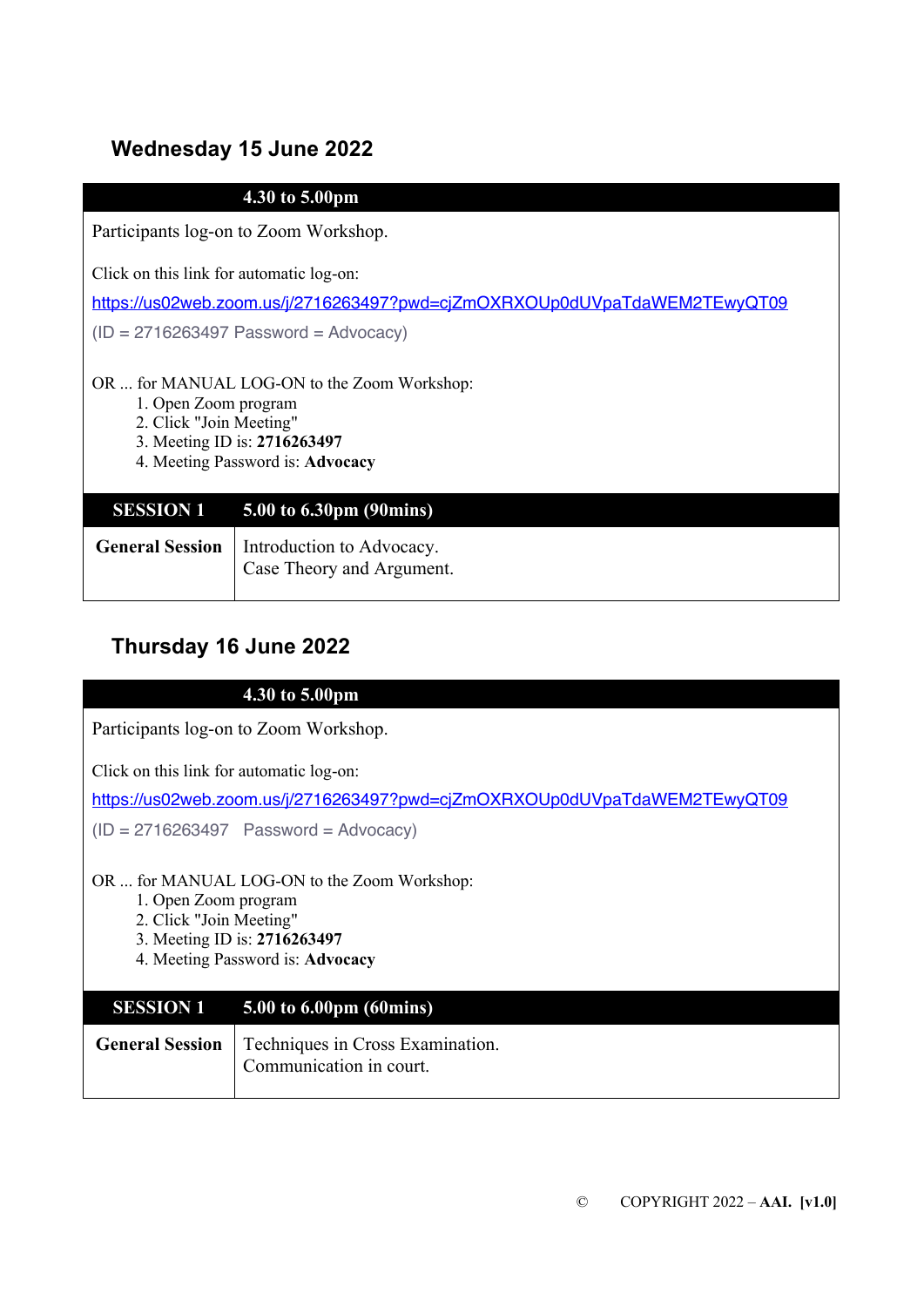# **SATURDAY 18 June 2022**

### **8.15am to 8.45am**

Participants log-on to Zoom Workshop.

To automatically join Zoom Meeting - Click on this link ...

https://us02web.zoom.us/j/2716263497?pwd=cjZmOXRXOUp0dUVpaTdaWEM2TEwyQT09

 $(ID = 2716263497$  Password = Advocacy)

#### OR ... for MANUAL LOG-ON to the Zoom Workshop:

- 1. Open Zoom program
- 2. Click "Join Meeting"
- 3. Meeting ID is: **2716263497**
- 4. Meeting Password is: **Advocacy**

### **8.45am to 9.00am**

Participants will be admitted to General Workshop Session.

8.45 - Introduction to the AAI Teaching Faculty

 Please log-on earlier than 8.45… the workshop coordinator requires this next 15 minutes to open and allocate participants to breakout rooms.

9.00 - Workshop coordinator will move participants to allocated Group Rooms.

Participants should be ready to immediately commence performance tasks upon joining their Group Breakout Room.

### **SATURDAY GROUP AND PARTICIPANT NUMBER**

Your participant number is used to determine which **TASKS** you will be performing in the timetable that follows.

| No.                     | <b>RED</b><br><b>GROUP</b>       | <b>BLUE</b><br><b>GROUP</b> | <b>YELLOW</b><br><b>GROUP</b> |
|-------------------------|----------------------------------|-----------------------------|-------------------------------|
| 1                       | <b>James Henderson</b>           | Stephanie<br>Keogh-Barnes   | <b>Adrian Trotman</b>         |
| $\overline{2}$          | <b>Isobelle Pepe</b>             | <b>Patrick McQuillen</b>    | <b>Tristan Joseph</b>         |
| $\overline{\mathbf{3}}$ | Joshua Ong                       | <b>Patrick D'Arcy</b>       | Stephen D'Arcy                |
| 4                       | Stephanie<br>Prociw-Charalambous | David Sagnelli              | <b>Molly Lynch</b>            |
| 5                       | Vijitha Satkunanathan            | Danielle Dickson            | Veronica Hogan                |
| 6                       | Mai Pham                         |                             | <b>Christopher Notaro</b>     |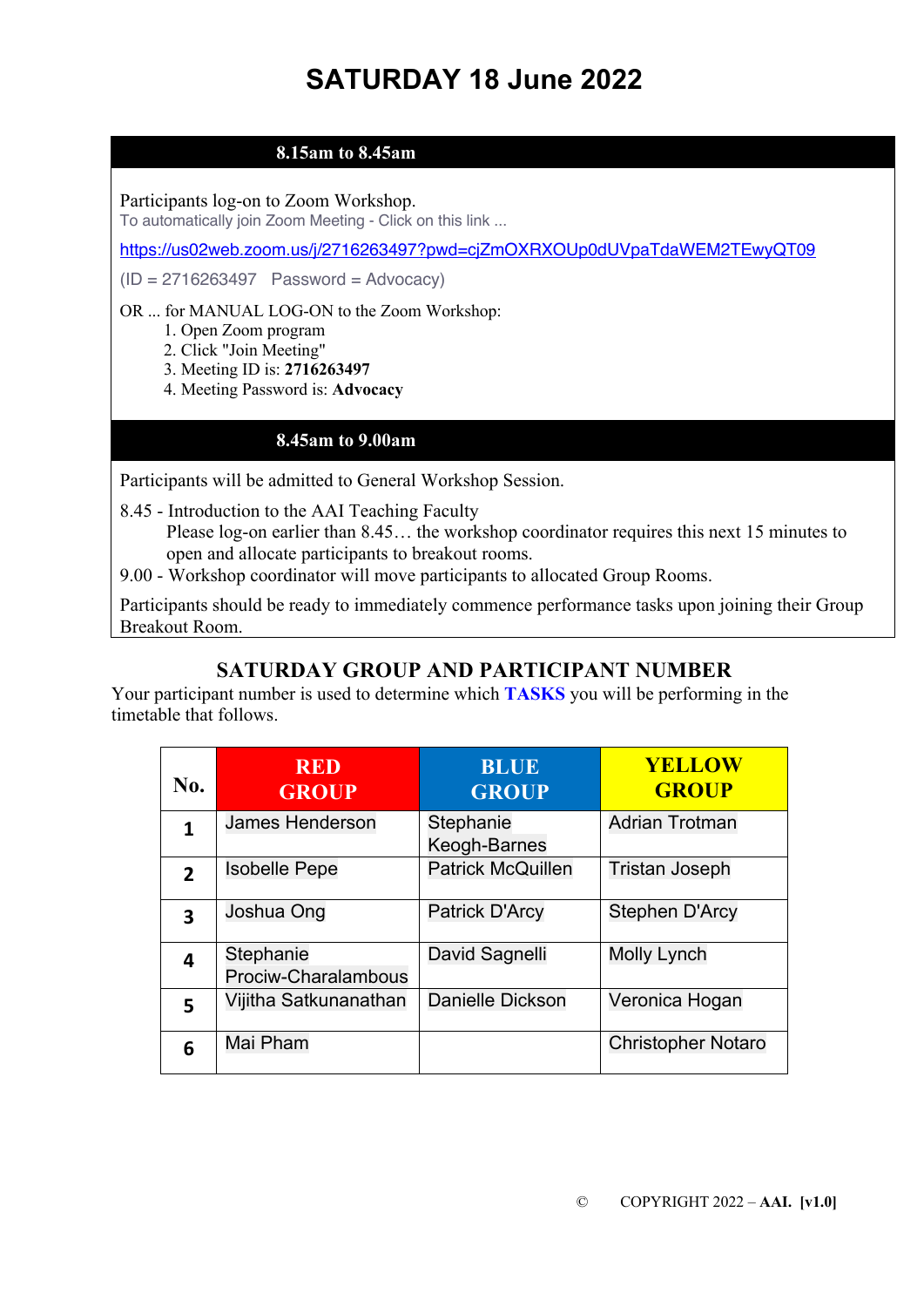| <b>SESSION 1</b>     | $9.00 \text{ to } 10.00 \text{ am}$ (60 mins)              |                                          |
|----------------------|------------------------------------------------------------|------------------------------------------|
| <b>Group Session</b> | <b>APPLICATIONS</b>                                        |                                          |
|                      | <b>Case Study 1: Porcine v Royal Bridgewater Golf Club</b> |                                          |
|                      | <b>TASK:</b> Apply for an ex-parte injunction              | PARTICIPANT: 1                           |
|                      | <b>TASK:</b> Apply for an ex-parte injunction              | PARTICIPANT: 2                           |
|                      | <b>Case Study 2: Middleton v Blanchard and Handy Bros</b>  |                                          |
|                      | <b>TASK:</b> Apply for an urgent injunction                | PARTICIPANT: 3                           |
|                      | <b>TASK:</b> Oppose the application                        | <b>PARTICIPANT: 4</b>                    |
|                      | <b>TASK:</b> Apply for an urgent injunction                | PARTICIPANT: 5                           |
|                      | <b>TASK:</b> Oppose the application                        | PARTICIPANT: 6                           |
|                      | Performances in Group<br>Review in Group                   | 5 minutes per task<br>4 minutes per task |

| <b>BREAK</b> |  |  | 10.00 to 10.10am (10 mins) - Participants stay online. |  |
|--------------|--|--|--------------------------------------------------------|--|
|              |  |  |                                                        |  |

| <b>SESSION 2</b>     | 10.10 to 11.15am (65 mins)                                                                                                             |                       |  |
|----------------------|----------------------------------------------------------------------------------------------------------------------------------------|-----------------------|--|
| <b>Group Session</b> | <b>LEADING EVIDENCE AND CROSS EXAMINATION</b>                                                                                          |                       |  |
|                      | Case Study 3: DPP v Evelyn Cannon                                                                                                      |                       |  |
|                      | <b>TASK:</b> Lead Evidence – Const. O'Rourke                                                                                           | PARTICIPANT: 3        |  |
|                      | <b>TASK:</b> Cross Examine – Const. O'Rourke                                                                                           | <b>PARTICIPANT: 4</b> |  |
|                      | <b>TASK:</b> Lead Evidence – Peter Porter                                                                                              | <b>PARTICIPANT: 1</b> |  |
|                      | <b>TASK:</b> Cross Examine – Peter Porter                                                                                              | PARTICIPANT: 2        |  |
|                      | <b>TASK:</b> Lead Evidence – Evelyn Cannon                                                                                             | PARTICIPANT: 6        |  |
|                      | <b>TASK:</b> Cross Examine – Evelyn Cannon                                                                                             | PARTICIPANT: 5        |  |
|                      | All participants must be completely familiar with all witness statements<br>within this case study to enable them to act as witnesses. |                       |  |
|                      | Performances in Group                                                                                                                  | 5 minutes per task    |  |
|                      | Review in Group                                                                                                                        | 5 minutes per task    |  |

| яm |  |  |  |
|----|--|--|--|
|    |  |  |  |

|                           | SESSION 3 $11.15 \overline{\text{to} 12}$ noon (45 mins) |
|---------------------------|----------------------------------------------------------|
| General<br><b>Session</b> | <b>CASE THEORY</b>                                       |

*LUNCH BREAK 12 noon to 12.30pm (30 min) - Participants stay online.*